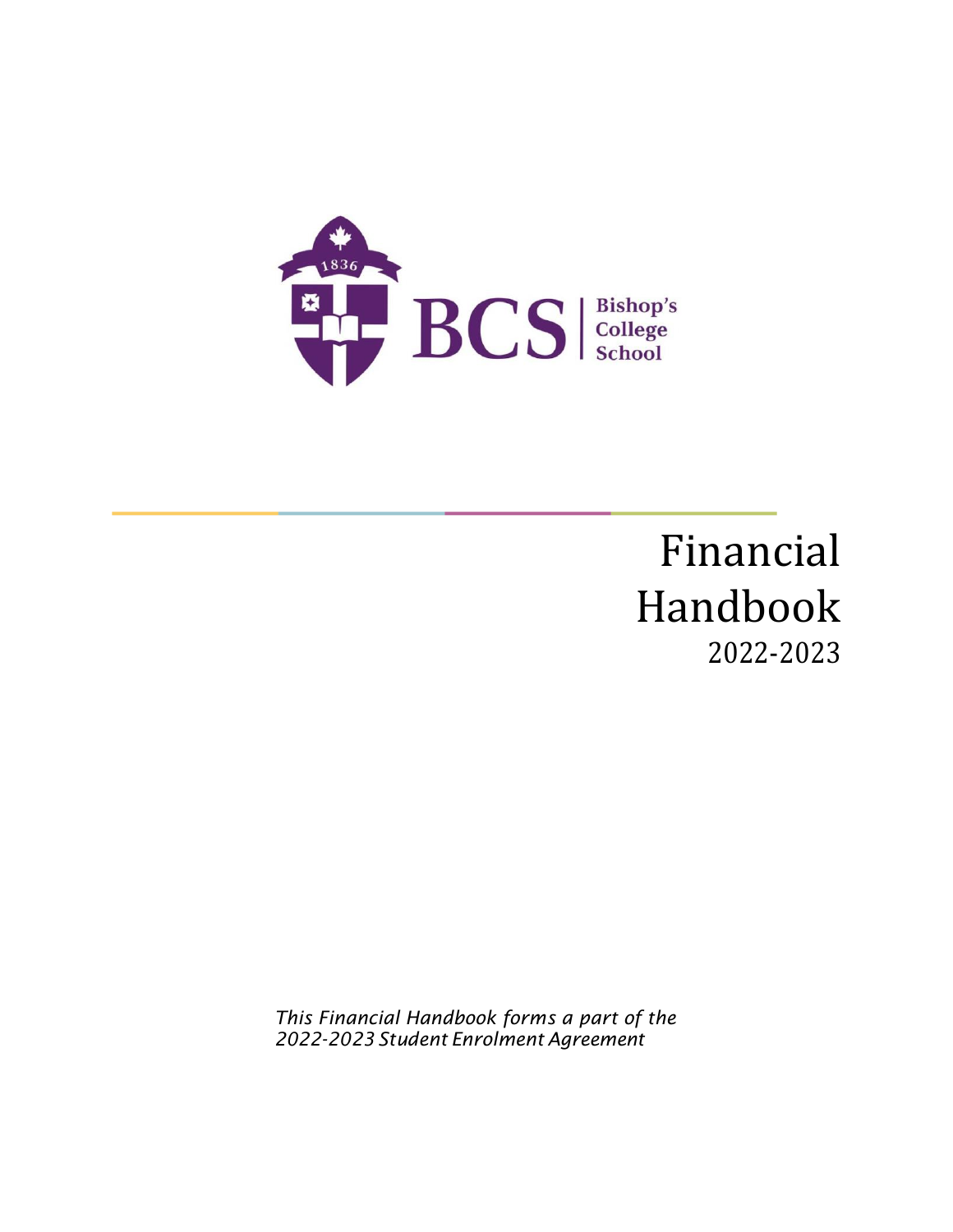## INDEX

#### **1 NEW STUDENT CHARGES**

- 1.1 APPLICATION FEE
- 1.2 BCS CANADIAN STUDENT FUND CONTRIBUTION
- 1.3 BCS INTERNATIONAL STUDENT FUND CONTRIBUTION
- 1.4 STUDENT SECURITY DEPOSIT

#### **2 TUITION FEES & PAYMENT SCHEDULES**

#### **3 PAYMENTOPTIONSFORTUITION&STUDENTACCOUNTBALANCES**

- 3.1 CHEQUE/CASH
- 3.2 BANK DRAFT/MONEY ORDER
- 3.3 CREDIT CARD
- 3.4 WIRE/BANK TRANSFER
- 3.5 ONLINE PAYMENTS

#### **4 MISCELLANEOUS PERSONAL EXPENSES**

- 4.1 STUDENT CHARGES
- 4.2 DISCOUNTS
- 4.3 ENRICHMENT CENTRE CHARGES
- **5 NON-PAYMENT OF STUDENT ACCOUNTS**
- **6 CANCELLATIONS AND CANCELLATION FEES**
- **7 STUDENT HEALTH INSURANCE**
- **8 FINANCIAL ASSISTANCE**
- **9 PERSONAL PROPERTY INSURANCE**
- **10 STUDENT BANKING/POCKET MONEY**
- **11 INTERNATIONAL STUDENTS**
- **12 ADVANCING BCS THROUGH CHARITABLE GIVING**
- **13 INCOME TAX INFORMATION/TAX RECEIPTS**
- **14 CONTACT INFORMATION**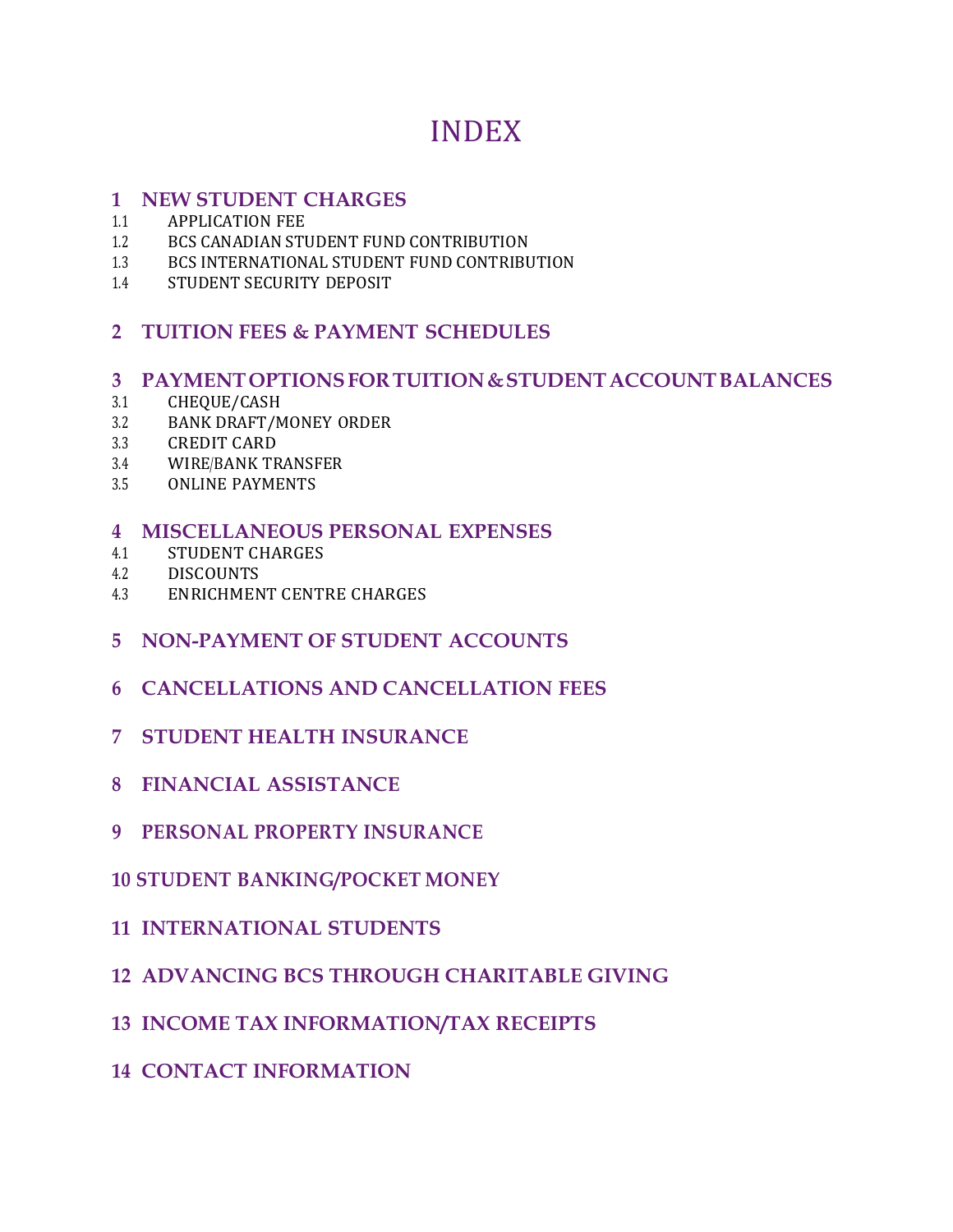As our Mission Statement reads, at BCS we create a caring community of learning and development where cultures connect and individuals' matter. We are independent nonprofit school and do not receive any governmental funding. Therefore, we cover all of our operating costs through our school related tuition and other fees and donations. This handbook is designed to highlight all the potential expenses and financial requirements of sending your child or children to BCS. Please contact the Admissions Office (for new applicants) or the Business Office for assistance if you have any questions.

*The information provided in this Handbook is subject to change without prior notice.*

## **1. NEW STUDENT CHARGES**

1.1. APPLICATION FEE (NON-REFUNDABLE or NON-TRANSFERABLE)

\$150 for Canadian Applicants \$200 for International Applicants

The initial application fee covers the cost of processing the student's application. This fee is applied for each application submitted.

#### 1.2. BCS CANADIAN STUDENT FUND CONTRIBUTION (NON-REFUNDABLE or NON-TRANSFERABLE)

\$2,500 for Canadian Students (must have Canadian citizenship to qualify)

TheCanadian Student FundisdueuponacceptancefromAdmissionsandsecuresaplace fornewly accepted students at BCS. This fee is not an advance payment of tuition and cannot be applied to other outstanding balances

#### 1.3. BCS INTERNATIONAL STUDENT FUND CONTRIBUTION (NON-REFUNDABLE)

\$4,500 for International Boarding Students

The International Student Fund is due upon acceptance from Admissions and secures a placefornewly acceptedstudentsat BCS. Thisfee is notanadvance payment oftuition and cannot be applied to other outstanding balances.

#### 1.4. STUDENT SECURITY DEPOSIT

\$2,000 for Canadian Students \$3,000 for International Students

A security deposit is payable by the parent to BCS for new students upon acceptance. This deposit is *non-refundable* if the student is expelled or withdraws after the initial enrolment or re-enrolment process is completed.

This non-interest-bearing amount, other than as noted above, will be *refunded in July /*  August after application against any outstanding accounts.

#### *Parents may choose to donate their deposit refund to The BCS Foundation upon graduation. A tax receipt is issued for such a gift*.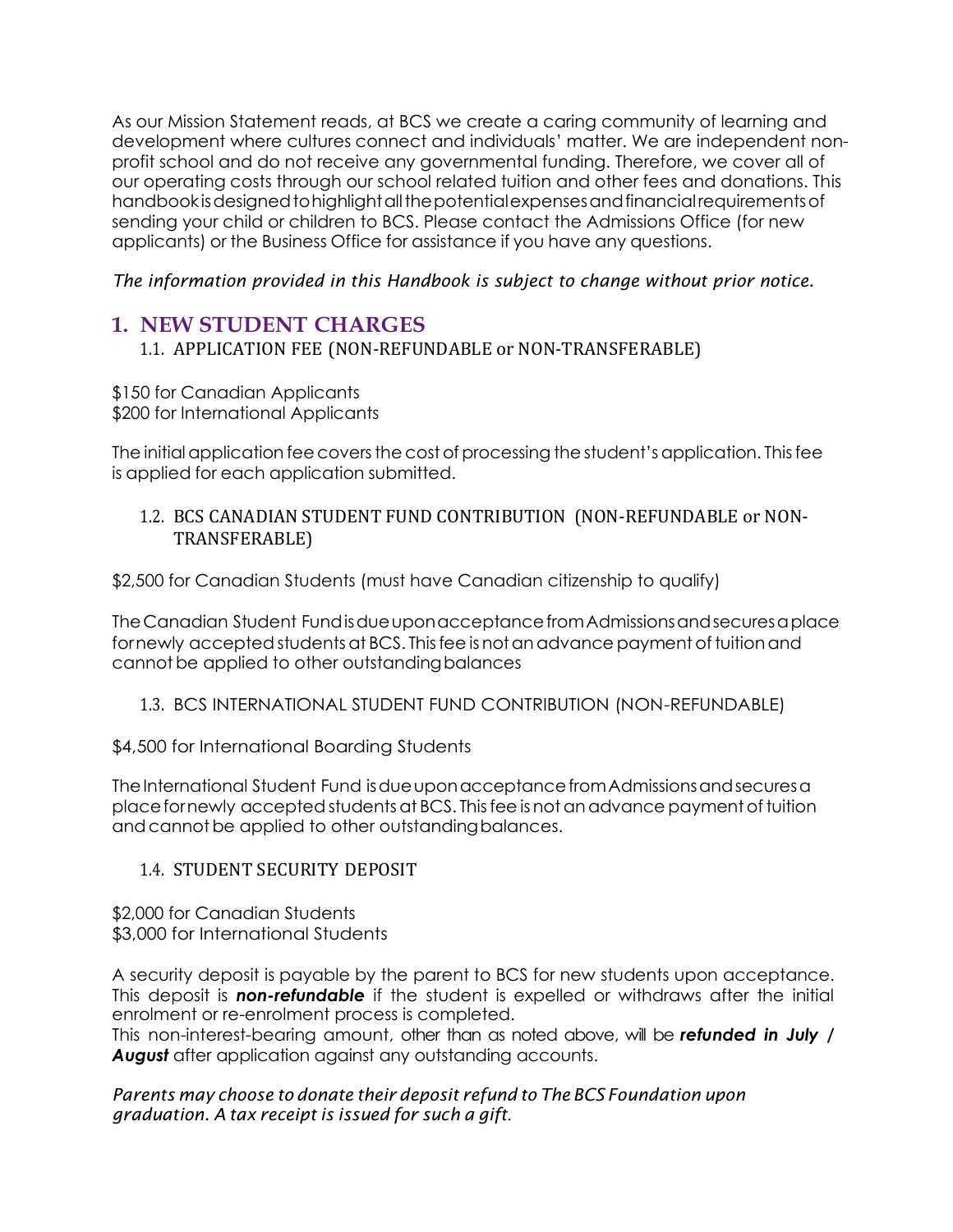## **2. TUITION FEE & PAYMENT SCHEDULES**

Schoolfees are comprised of tuition, services, and technology fees. Service fees cover the following: housing and laundry (for boarding students only and does not include dry cleaning costs), meals, supervision, infirmary supplies, nursing care, student services, cadet fees, third party fees, most athletic expenses (see below for cost of athletic programs), student agenda, and some compulsory cultural, recreational, and social activities held at the school.

#### **TUITION FEE SCHEDULE 2022-2023**

| TUITION FEE PAYMENT<br><b>SCHEDULE</b>                             | APRIL 15,<br>2022    | <b>SEPTEMBE</b><br>R 6, 2022 | <b>DECEMBER</b><br>15, 2022                                              | <b>TOTAL</b><br><b>SCAD</b> | <b>EARY PAYMENT</b><br><b>DISCOUNT</b><br><b>TO STUDENT</b><br><b>EXPENSE</b><br><b>ACCOUNT</b> |
|--------------------------------------------------------------------|----------------------|------------------------------|--------------------------------------------------------------------------|-----------------------------|-------------------------------------------------------------------------------------------------|
| <b>DAY STUDENT-EARLY</b><br>PAYMENT PLAN                           | \$4,000.00<br>(13%)  | \$26,500.00<br>(87%)         |                                                                          | \$30,500.00                 | \$350.00                                                                                        |
| <b>DAY STUDENT-STANDARD</b><br><b>PLAN</b>                         | \$4,000.00<br>(13%)  | \$13,250.00<br>$(43.5\%)$    | \$13,250.00<br>$(43.5\%)$                                                | \$30,500.00                 |                                                                                                 |
| <b>DAY STUDENT-MONTHLY</b><br>PAYMENT PLAN                         | \$2,000.00<br>(6%)   | \$5,880.00<br>(19%)          | Oct. 1-Jun. 1<br>Nine payments<br>$\circ$ f<br>\$2,600.00<br>$(9x8.3\%)$ | \$31,280.00                 |                                                                                                 |
| <b>INTERNATIONALDAY</b><br><b>STUDENT-EARLY</b><br>PAYMENT PLAN    | \$6,000.00<br>(12%)  | \$45,500.00<br>(88%)         |                                                                          | \$51,500.00                 | \$350.00                                                                                        |
| <b>INTERNATIONALDAY</b><br><b>STUDENT-STANDARD</b><br>PAYMENT PLAN | \$6,000.00<br>(12%)  | \$22,750.00<br>(44%)         | \$22,750.00<br>(44%)                                                     | \$51,500.00                 |                                                                                                 |
| <b>CANADIAN</b><br><b>BOARDING--</b><br><b>EARLY PAYMENT PLAN</b>  | \$34,600.00<br>(54%) | \$29,650.00<br>(46%)         |                                                                          | \$64,250.00                 | \$500.00                                                                                        |
| <b>CANADIAN BOARDING-</b><br>STANDARD PLAN                         | \$34,600.00<br>(54%) | \$14,825.00<br>(23%)         | \$14,825.00<br>(23%)                                                     | \$64,250.00                 |                                                                                                 |
| <b>CANADIAN BOARDING-</b><br><b>EXTENDED PLAN</b>                  | \$20,300.00<br>(32%) | \$22,365.00<br>(34%)         | \$22,365.00<br>(34%)                                                     | \$65,030.00                 |                                                                                                 |
| <b>CANADIAN BOARDING-</b><br>MONTHLY PAYMENT PLAN                  | \$8,000.00<br>(12%)  | \$12,220.00<br>(18.5%)       | Oct. 1-Jun. 1<br>Nine payments<br>of<br>\$5,090.00<br>$(7.7\%)$          | \$66,030.00                 |                                                                                                 |
| <b>INTERNATIONAL BOARDING-</b><br><b>EARLY PAYMENT PLAN</b>        | \$38,700.00<br>(51%) | \$37,510.00<br>(49%)         |                                                                          | \$76,210.00                 | \$500.00                                                                                        |
| INTERNATIONAL BOARDING-<br>STANDARD PLAN                           | \$38,700.00<br>(51%) | \$18,755.00<br>(24.5%)       | \$18,755.00<br>(24.5%)                                                   | \$76,210.00                 |                                                                                                 |
| <b>INTERNATIONAL BOARDING-</b><br><b>EXTENDED PLAN</b>             | \$22,300.00<br>(29%) | \$27,645.00<br>$(35.5\%)$    | \$27,645.00<br>(35.5%)                                                   | \$77,590.00                 |                                                                                                 |

*Percentagesmay vary if receivingfinancialassistance. Early payment discounts will be reduced by 50% for families receiving financial assistance*

## **3. PAYMENT OPTIONS FOR TUITION AND STUDENT ACCOUNT**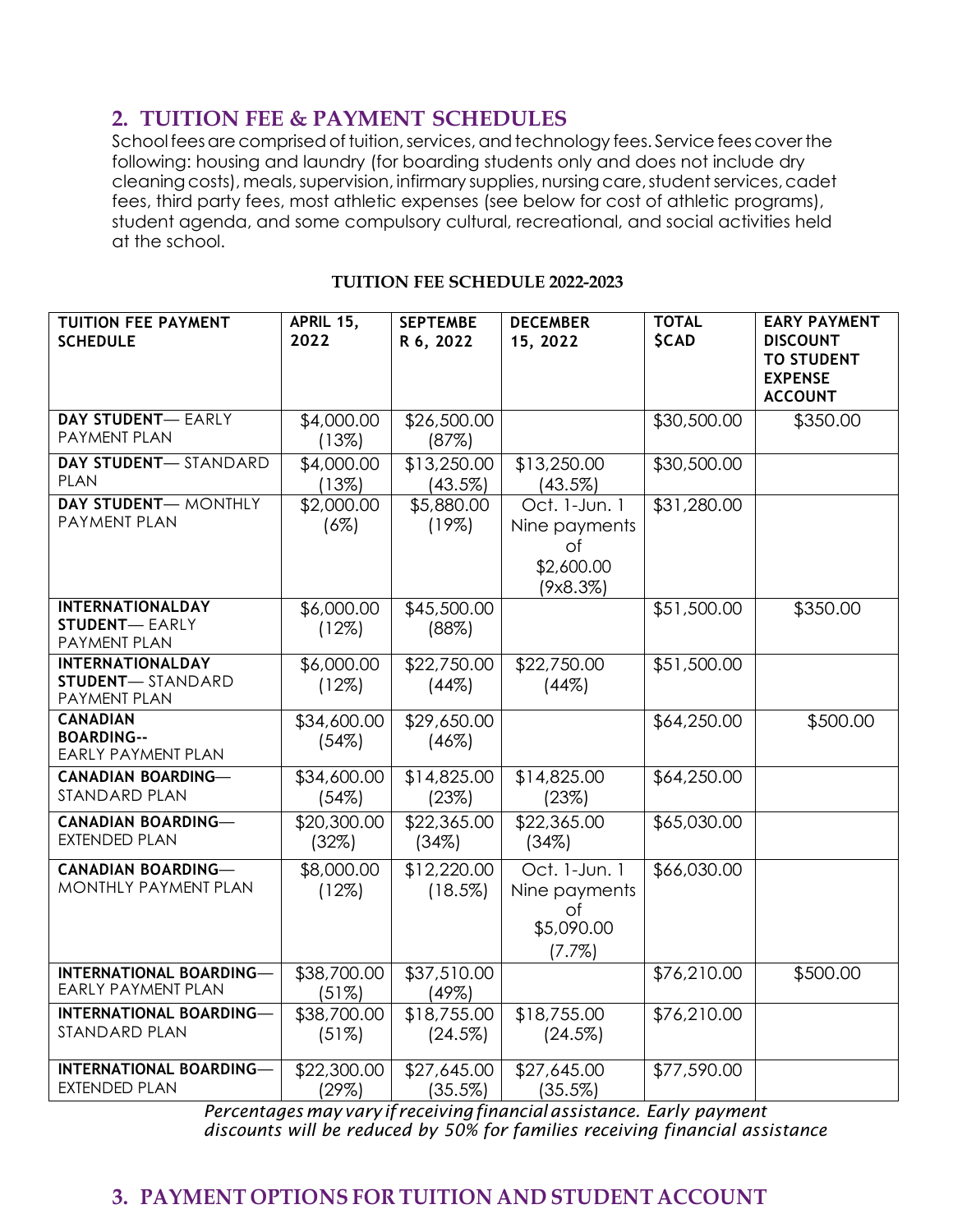### **BALANCES**

The list below outlines the payment options for tuition and student expenses. Payment of outstanding amountsisthe responsibility of the parent/guardian and is due on or before the dates listed in the tuition fee table above or upon receipt of all other expenses. Any possible delay in payment should be communicated to the Director of Finance & Operations, Sandra Edwards.

#### **Sandra Edwards**

Director of Finance & Operations 819.566.0227 x205 [sedwards@bishopscollegeschool.com](mailto:sedwards@bishopscollegeschool.com)

School fees are payable according to the payment schedule chosen on the supplementary services contracts. Interest charges of 1% monthly will be added to overdue accounts.

A complete set of invoices will be mailed or emailed prior to School Opening and follow-up statements will be sent as a reminder when payments are due.

School Fees may be paid by:

#### 3.1. CHEQUE/CASH

Providing post-dated personal cheques\* (in Canadian or US Currency)

#### 3.2. BANK DRAFT/MONEY ORDER

Payable to 'BCS Association'.

#### 3.3. CREDIT CARD

An additional convenience fee of 3% will be charged when payment by credit card is used for school fees. Payment by credit card for other miscellaneous expenses are *exempt* from the additional convenience fee of 3%. Payment for student expenses will be taken within the first 15 days of the following month. Payment for tuition fees will be takenon the respective duedates. *NotethatonlyMasterCardandVisaareaccepted.*

#### 3.4. WIRE/BANK TRANSFER

Please advise the Business Office by fax or email upon making bank transfers to ensure the funds transferred are properly credited to your account. Bank details can be found on your copy of the BCS Tuition and Services Contract.

#### 3.5. ONLINE PAYMENTS

If you are a Royal Bank of Canada (RBC) client with a bank account in Canada, you will have the option of online bill payment. You will need your child's student number. Interac e-Transfers are also available from most Canadian banks. You will need your child's student number and the following email: [acoates@bishopscollegeschool.com](mailto:acoates@bishopscollegeschool.com) to make this type of payment.

#### *Note:*

*Non-Sufficient Funds (NSF) or cheques not honored by the bank for any reason are subject to an administration fee of \$50.00. Exchange rates, that may be applicable, will vary, and the school will convert at the market rate based on the date of the transaction.*

## **4. MISCELLANEOUS PERSONAL EXPENSES**

The school fees do not include purchases at the BCS Supply Shop, school uniforms, shoes,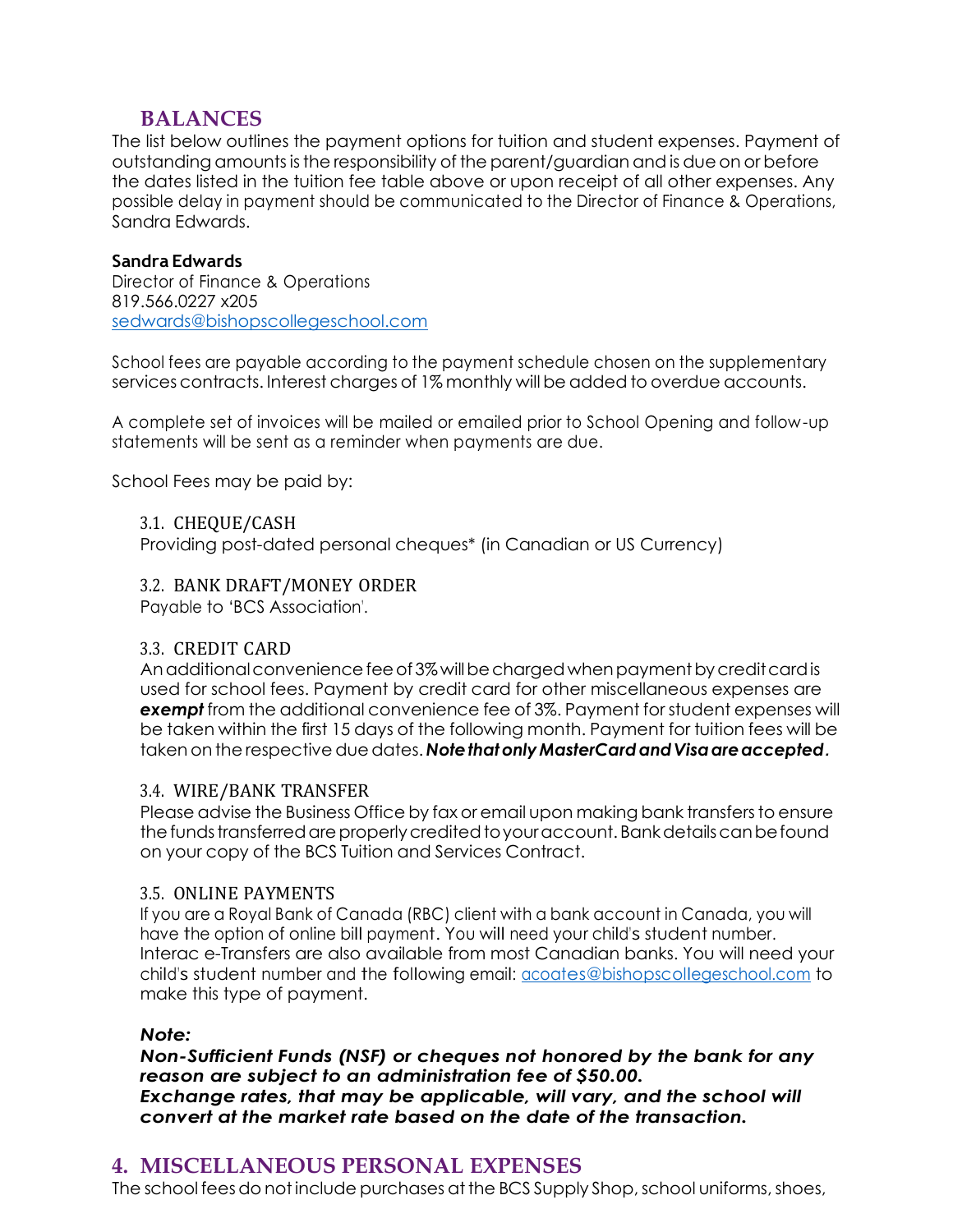other clothing or equipment, special activities such as plays, movies, ski trips, certain athletic creases, medical and dental expenses, medical insurance, physiotherapy, counselling, private tutoring, graduation and school pictures, visarenewals, careertesting and university applications, dry cleaning, taxis and travel to/from Montreal airport, pocket money, lost or damaged textbooks/equipment, damage charges, etc.

These expenses will be charged monthly to the student's account and are payable upon invoicing. Certain expenses are payable in advance such as ski, horseback riding, hockey, and golf crease, organized school trips during breaks/holidays, and music and voice tutoring.

STUDENT ACOUNTS FOR PERSONAL EXPENSES AND OTHER CHARGES Allpersonalandotherexpensesarechargeddirectlytoindividualstudentaccounts. These costs fluctuate widely between students, due to different levels of involvement in athletic, outdoor,andeducationalactivities,aswellasspendinghabits.Onaveragethesecostsare approximately \$3,000 per year. A monthly statement is forwarded to parents and/or guardians, and payment is due upon receipt. The school reserves the right to charge interest at a rate of 1% per month on balances past due.

#### 4.1. STUDENT CHARGES

Standard charges apply to many or all students. Amounts below are estimates and subject to change.

| <b>School Uniforms</b>                                                                                                   | \$1,200.00-\$1,700.00 |  |  |
|--------------------------------------------------------------------------------------------------------------------------|-----------------------|--|--|
| International Health Insurance (Required if<br>unable to provide proof of North American<br>medical insurance coverage). | \$800.00-\$1,000.00   |  |  |
| Student supplies/workbooks                                                                                               | \$200.00-\$500.00     |  |  |
| Technology Fee*                                                                                                          | \$500.00              |  |  |
| Graduation photos                                                                                                        | \$50.00               |  |  |
| Quebec Acceptance Certificate (CAQ)<br>(Required for International Students)                                             | \$120.00              |  |  |

\*The Technology Fee for the 2021-2022 school year will cover the following services:

- Help Desk support for BYOL (Bring Your Own Laptop).
- Loaner laptop in the event that <sup>a</sup> student's personal laptop requires repairs or replacement.
- BCS User Account and Exchange mailbox.
- One (1) TB Cloud Storage with Microsoft OneDrive.
- Office 365 subscription.
- **•** Installation of course-specific software, if required.
- Access to printers and all printing costs.
- **Other IT related advancements within the school.**
- **•** Supervised Network Usage (includes WIFI)

The Technology Fee **does not** include:

- Student's personal laptop (please see requirements below for (BYOL(Bring your own laptop)).
- The cost associated with the repair/replacement of a damaged device or defective personal laptop.
- Data backup in the event of disaster recovery.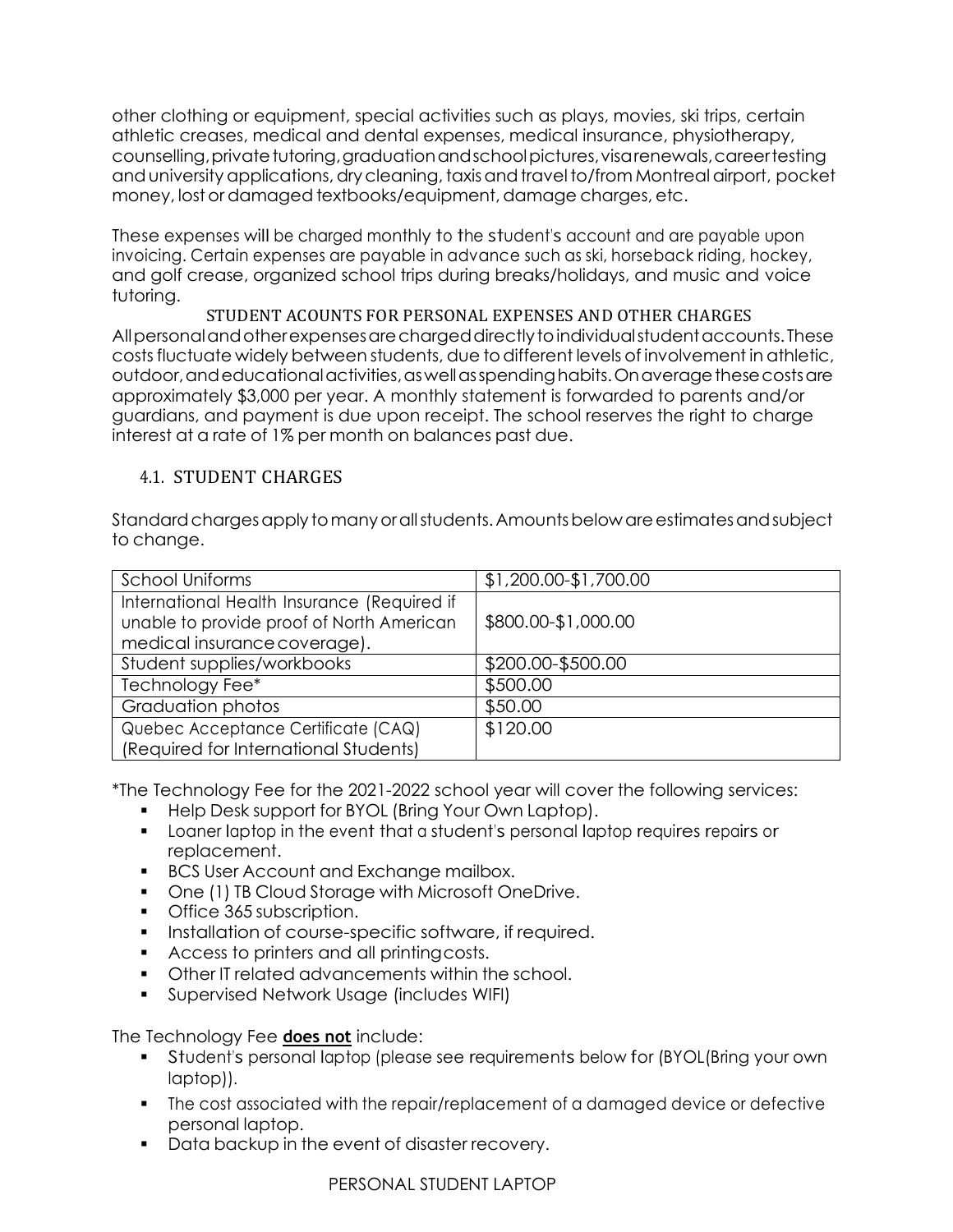It is the responsibility of the parent/student to ensure that the below requirements are met to ensure compatibility and integration with the school's network.

| <b>Requirements</b> | <b>Windows Laptop</b>                                                                                | <b>Apple Laptop</b>       |  |  |
|---------------------|------------------------------------------------------------------------------------------------------|---------------------------|--|--|
| Operating system    | Windows 10 (32 or 64-bit)<br>English version 1809 or later<br>Windows 11 (64 bit) English<br>Version | macOS 11 Big Sur or later |  |  |
| <b>Browser</b>      | Google Chrome with the latest updates                                                                |                           |  |  |
| Screen size         | 13" to 15" inch recommended                                                                          |                           |  |  |
| Resolution          | 1280 x 768 pixels +                                                                                  | 1280 x 800 pixels +       |  |  |
| <b>CPU</b>          | 1.6 GHz or faster, 2-core<br>processor or higher                                                     | Intel or Apple processor  |  |  |
| Collaboration       | Operational webcam and microphone                                                                    |                           |  |  |
| Memory              | $8$ GB +                                                                                             |                           |  |  |
| Storage             | $256$ GB + (SSD or HD)                                                                               |                           |  |  |
| Wi-Fi               | Required 802.11N/AC                                                                                  |                           |  |  |
| Battery autonomy    | 45Wh + (at least 7 hours)                                                                            |                           |  |  |
| OS Protection       | Latest updates of Windows 10<br>and Defender                                                         | Latest updates of macOS   |  |  |
| Warranty coverage   | Valid North American Warranty is required                                                            |                           |  |  |

revised Dec. 22, 2020

#### **Please also take note of the following:**

PC laptops with the Windows 7 operating system won't be able to access the school's wireless network provided to students

Apple laptops with an operating system of 11 Big Sur or older won't be able to use Microsoft Office 365 which is the productivity suite provided to students

#### **WARRANTY NOTE:**

All windows laptops (Ex. Dell, Lenovo, and HP among others) include a one-year warranty. International coverage must be purchased separately in the same country where the laptop was purchased. An extended warranty, protection beyond the first year of coverage, as well as Accidental Damage Protection can also be purchased separately in the same country where the laptop was purchased.

All Apple laptops include a one-year warranty. International coverage must be purchased separately in the same country where the laptop was purchased. An extended warranty, protection beyond the first year of coverage, along with Accidental Damage Protection can also be purchased separately in the same country where the laptop was purchased.

#### **OPTIONAL STUDENT CHARGES**

Optionalchargeswilldependontheinvolvementofthestudentinvaryingprogramsaswell as spending habits.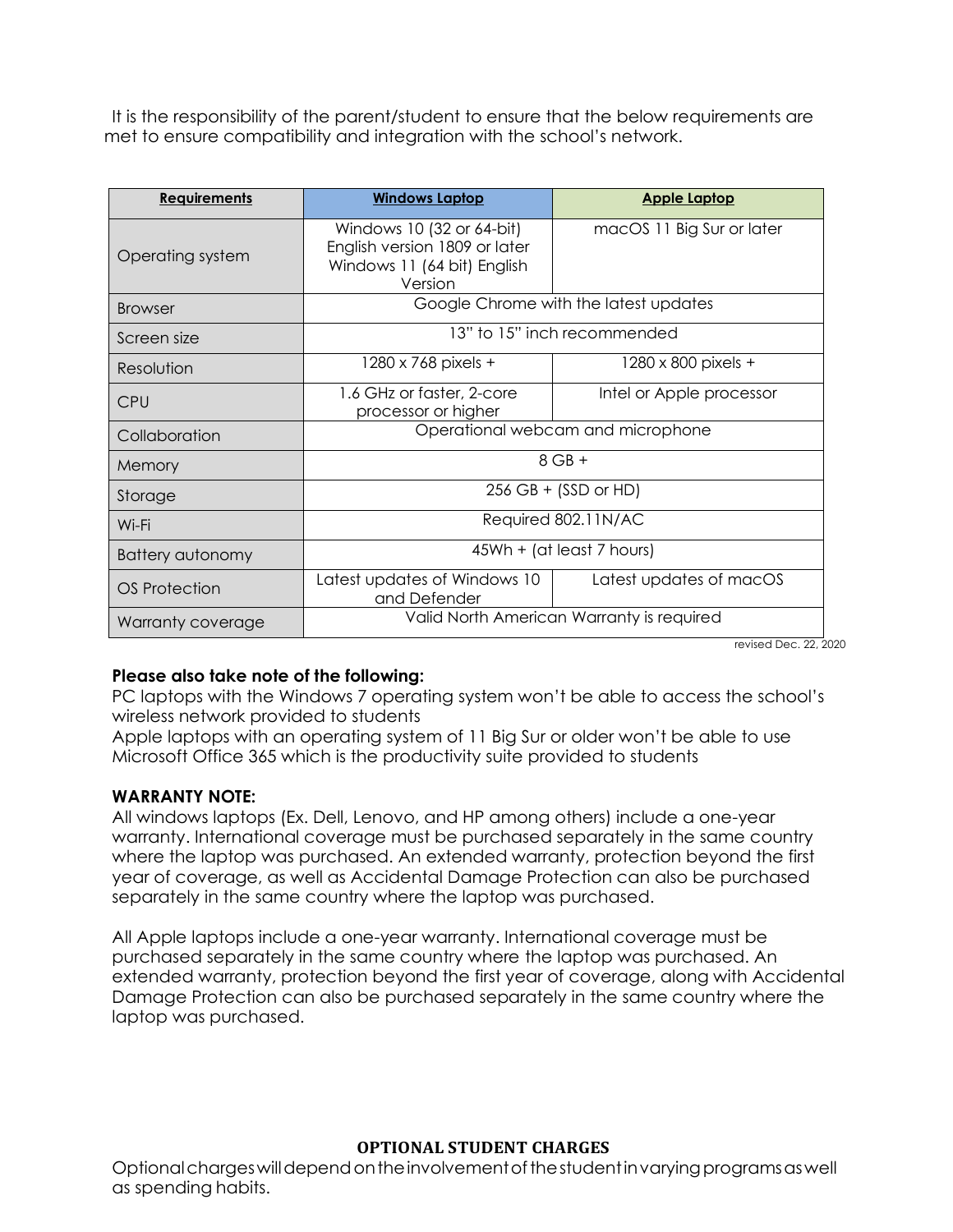| Athletic Programs (fees will vary by                                           |                           |  |
|--------------------------------------------------------------------------------|---------------------------|--|
| program)<br>Alpine Skiing/Snowboarding                                         | \$950.00                  |  |
| Hockey (Varsity and Prep)                                                      | \$950.00                  |  |
| Golf                                                                           | \$175.00                  |  |
| Horseback Riding                                                               | \$500.00-\$750.00         |  |
| Enrichment Centre Support (see separate                                        | Variable                  |  |
| Fee Schedule below)                                                            |                           |  |
| Transcripts for International Students<br>(includes Notary Fee and postage)    | \$150.00                  |  |
| Supply Shop purchases (BCS clothing,<br>souvenirs, snacks, etc.)               | Variable                  |  |
| Pocket money (average)                                                         | \$30.00 to \$50.00 weekly |  |
| CAIS Tournaments (fees will depend on<br>destination and fundraising efforts). | Variable                  |  |

• **Activities outside of the BCS offerings will be at the expense of the family**

#### **THIRD PARTY SERVICES**

#### OTHER STUDENT FEES

Other student charges can include dry cleaning, healthcare, dental costs not covered by insurance, taxis, computer repairs, other transportation, postage and/or shipping costs, university application fees, career testing,etc.

#### **OPTIONAL ORGANIZED SCHOOLTRIPS or STAYS ON CAMPUS**

Costs for during school breaks and long weekends will vary depending on destination and duration. Costs for these trips are payable in advance to secure participation in the trip or planned stays.

#### 4.2. DISCOUNTS

#### **SIBLING DISCOUNT**

To assist families with two (2) or more children attending BCS throughout the same year, BCS provides a reduction of 10% of the school fees of the second child in attendance and any additional child(ren). These discounts will be deducted from the school fees and are calculated on the net school fees after deduction of any scholarship and/or financial assistance awarded.

#### **EARLY PAYMENT DISCOUNT**

If all School Fees are paid in full by the first day of school, the Early Payment Discount will becreditedtothestudentaccount,accordingtotheEarlyPaymentPlanlistedaboveinthe Fee Schedule.

#### *This early payment discount will be applied at a rate of 50% for families receiving financial assistance or bursaries.*

#### 4.3. ENRICHMENT CENTRE CHARGES

The R.D.W. Howson Enrichment Centre (EC), through a caring and supportive approach, addresses the academic needs of every student. The EC provides extensive academic and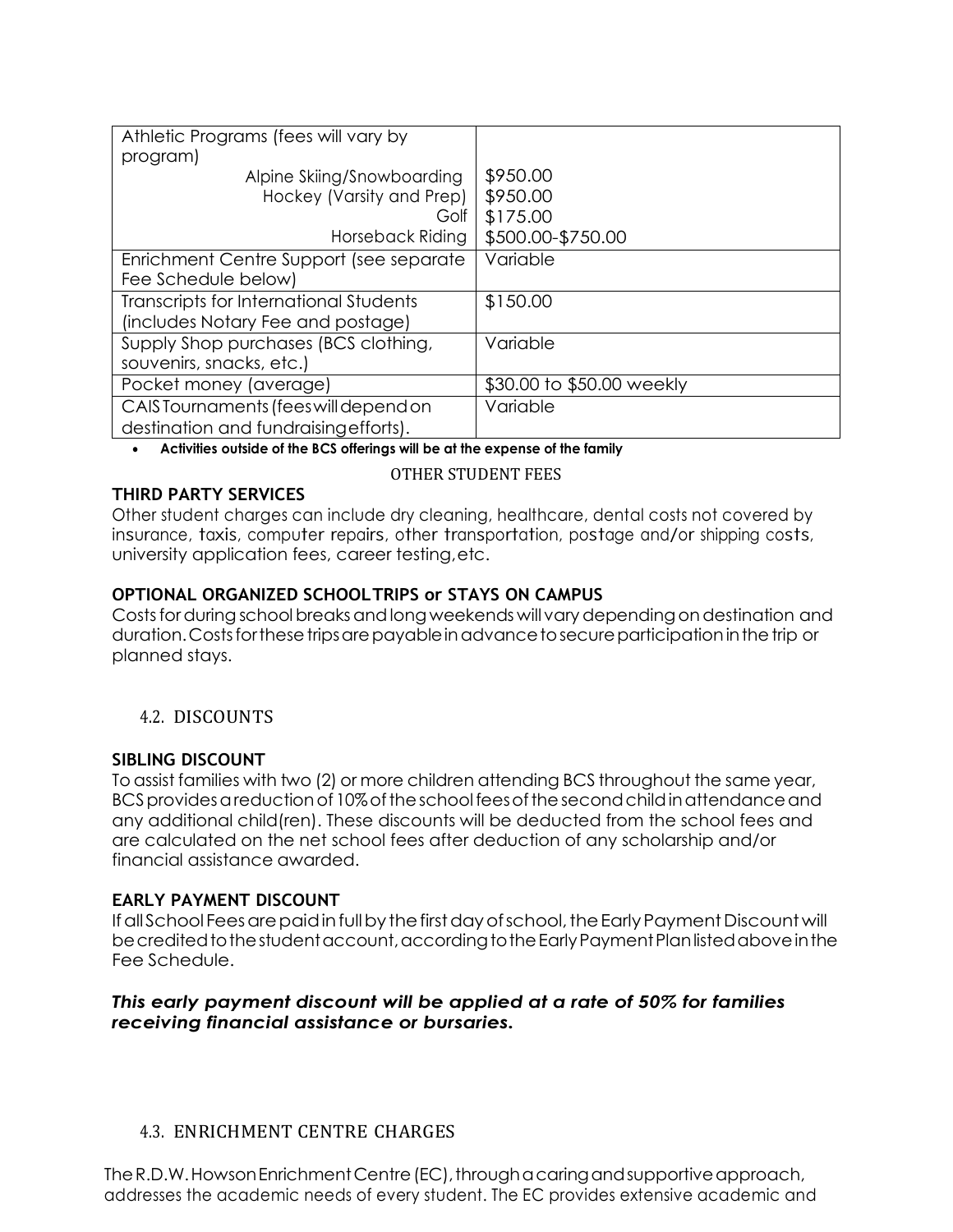language support as well as life and study skills training.

#### **ACADEMIC SUPPORT FOR EXCELLENCE**

Academic support staff and teachers work together to offer students pathways to success that take cognitive diversity into account. They provide various opportunities to enhance learning skills, academic independence and confidence. While BCS offers a variety of universal academic support, we strive to reach out to students who may need additional individualized or small group support or enrichment.

Our academic support programs are integrated, personalized, wide-ranging, and ensure consistent feedback on progress. We offer two comprehensive support programs that enhance the students' academic strengths and achievements.

#### • **Comprehensive Approaches to Learning (ATL) and Skills Development Program**

This program is designed by the Academic Support Team and is delivered through the *R.D.W. Howson Enrichment Centre*.

• **Comprehensive English Language and Literacy Skills Development Program (ESL+)**

This program is designed by the Academic Support Team and is delivered through the *English Language (ESL) Centre.*

Each program above is tailored to meet individual needs using resources such as advisors, coaches, Prep supervisors, the School Counsellor, tutors and learning strategists. The dedicated Academic Support Team, in collaboration with teachers, houseparents and other staff members work together, at the beginning of each school year, to craft and provide the best possible program for students at every level.

Enrolment in our programs include all or some of the advantages below:

★ Learning Profile (LP), Individual Education Plan (IEP) or Educational Portfolio (EP)

- **★ Academic file review**
- ★ Goal oriented in-person dialogue

★ Ongoing communication & feedback (e.g. via a specialized BCS application, the BCS portal, virtual meetings and/or email)

- ★ Accommodations for students who have recommendations following a psychological-educational or neuropsychological evaluation
- ★ Diagnostic educational assessment and reporting
- ★ Number of *support contact hours*\*1 using various strategies for academic or language growth such as:

○ Executive functioning, study skills and learning strategies (e.g. homework completion, test preparation, note-taking, essay preparation, standardized testing prep, return-to-learn)

○ Subject-specific tutoring in person or virtual (e.g. offered in most BCS subjects, revision courses)

○ Supervised study and testing space with customized support (e.g. accommodations)

○ Access to resources (e.g. Maths Support, Writing Success Centre, Enrichment Centre), instructional and general academic or language support

\*1 Fees depend on the academic support program and the level and frequency of support required. The fee structure is three-tiered and is calculated per half-year: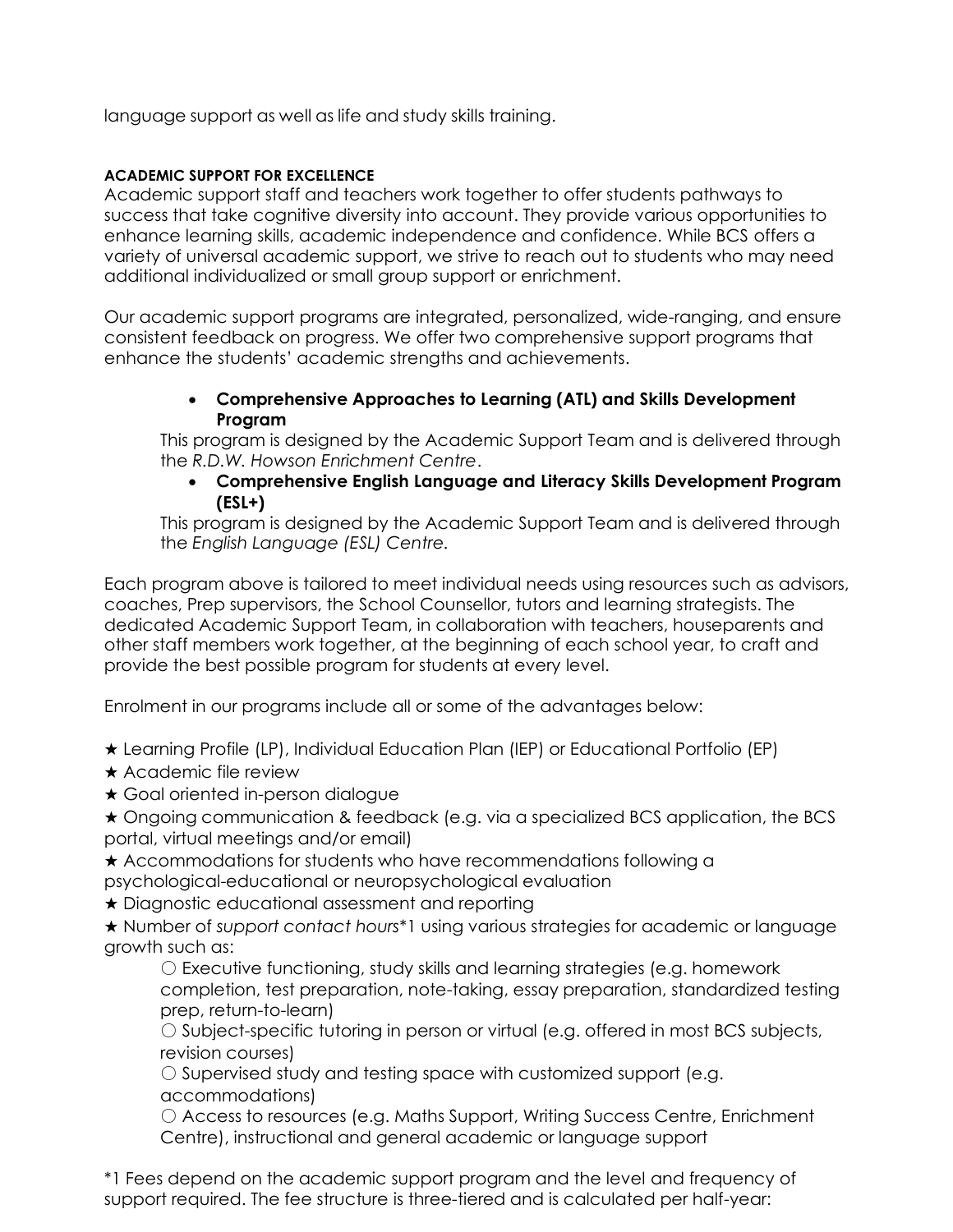| <b>Program Level</b>                                                         |  | <b>Fee Per Half-Year</b> |  |
|------------------------------------------------------------------------------|--|--------------------------|--|
| Assistance Program Level 1<br>(approx. 5-10 hours/9-day cycle)               |  | 1,050                    |  |
| Intermediate/Transition Program Level 2<br>(approx. 10-15 hours/9-day cycle) |  | 1,950                    |  |
| Comprehensive Program Level 3<br>(approx. 15-20 hours/9-day cycle)*2         |  | 3,500                    |  |

\*2 Hours may differ for the Comprehensive English Language and Literacy Skills Development Program (ESL+) because support and mainstream sessions are intertwined. In addition, the number of hours is based on day and evening support services.

#### ADDITIONAL ACADEMIC SUPPORT SERVICES

#### **SAT PREP**

Students take a one-week course with a professionally trained instructor to prepare for SAT examinations for entry into US colleges and universities (\$1,300.00).

#### **PRIVATE TUTORING**

Support from <sup>a</sup> member of our tutoring team to support students' understanding of skills and concepts of a specific course (\$40.00/hour).

For more information regarding our Academic Support Services, please contact the Director of Academics, Marie-France Labelle [mlabelle@bishopscollegeschool.com](mailto:mlabelle@bishopscollegeschool.com) .

#### **5.** NON-PAYMENT OF STUDENT ACCOUNTS

In the event of non-payment or failure to adhere to an acceptable payment arrangement with the Business Office, the family forfeits the right to:

- bepermittedtoattendclasses,resideoncampus,participateinanyschool activities, or take examinations;
- be permitted to receive any grades or transcripts from the school; and/or
- be permitted to re-enroll in the school.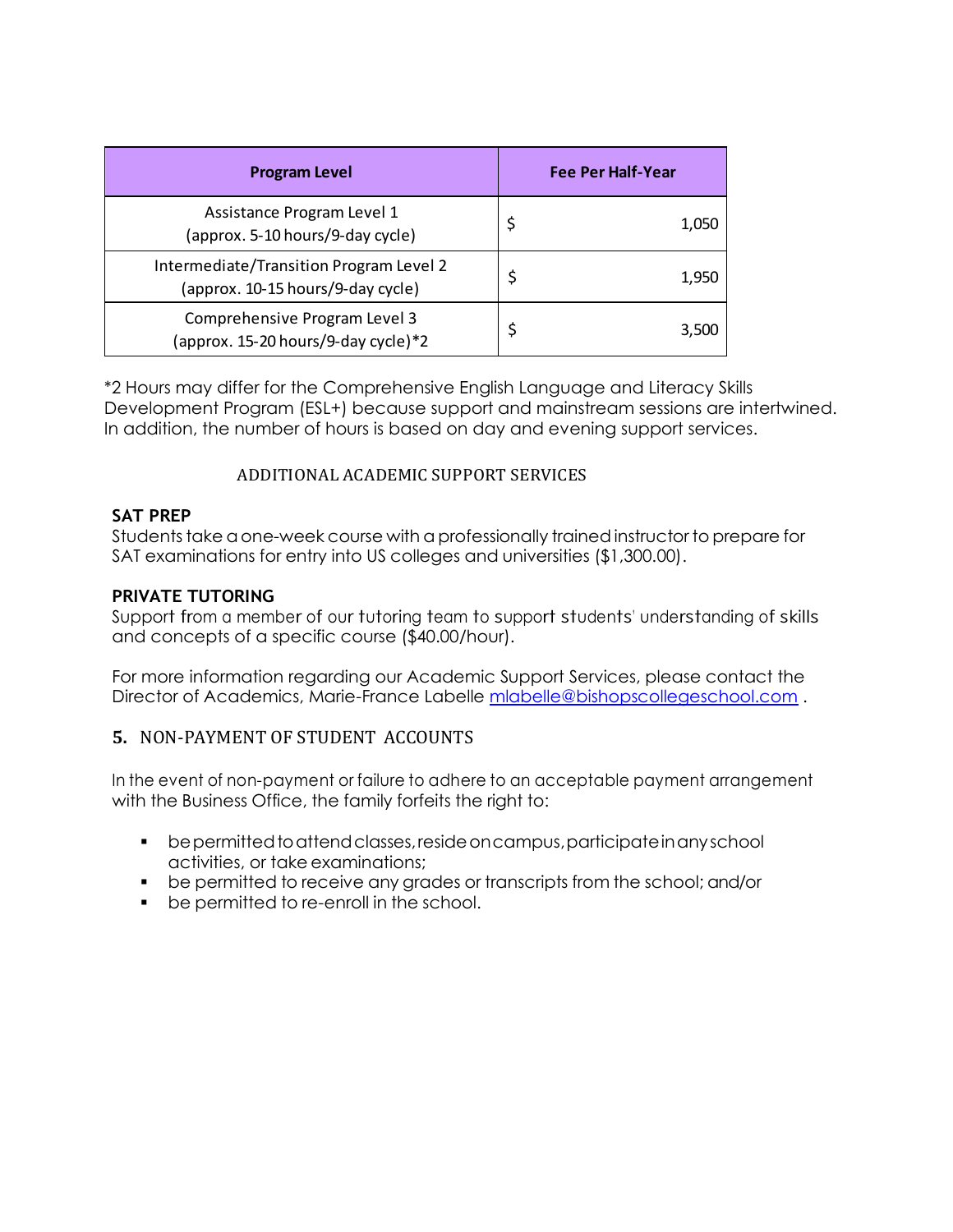#### **6.** CANCELLATIONS & CANCELLATION FEES

Onceastudenthasenrolled,noticeofwithdrawalmustbemadeinwritingandprovidedto the Business Office and/or Admissions.

- Cancellations received in writing prior to February 15th for the following year are not subject to penalty.
- $\bullet$  If withdrawn after February 15<sup>th</sup>, or following confirmation of re-enrolment has been received, the Security Deposit is forfeited.
- Should a student leave the school after September 1, for any reason including expulsion, parents are financially responsible to pay all expenses incurred or engaged at the time of departure, as well as tuition and service fees up to and including the full month in which services were rendered. For students receiving financial assistance, it will be applied to the final months of the contract when calculating the amount of any refund applicable. **Deposits received will be forfeited**.

#### **7.** STUDENT HEALTH INSURANCE

All students living internationally are required to purchase a Student Health Insurance plan if they do not have proof of North American medical insurance. Thisensuresthe student has appropriate coverage while attending BCS.

Canadian families residing outside of Quebec are encouraged to contact their provincial (government) health agency to ensure adequate inter-provincial coverage while their student attends BCS.

#### **8.** FINANCIAL ASSISTANCE

Whenever possible, BCS is committed to making itself accessible to all families, regardless of financial means. Our diverse student body is one of our greateststrengths and we are proud to offer over \$2.8 million in scholarships and financial assistance each year.

Acceptance of financial assistance will be conditional on receipt of a signed BCS contract for the academic year by the deadline indicated in the financial assistance offerletter.

The Financial Assistance & Bursaries awarded will be credited against the final installment(s) due on the School Fees account only afterreceiving the corresponding payment(s) from the parent.

#### BURSARIES

To apply for assistance, families must complete the application form on the website of Apple Financial Services. Completed forms, including a non-refundable application fee of \$120, are sent directly to Apple Financial Services for analysis to determine need prior to consideration by the BCS Scholarship and Financial Assistance Committee.

Bursaries may be renewed from year to year and are conditional upon continued, verifiable need, as well as full payment of outstanding accounts. Renewal applications for students currently receiving financial assistance must be completed annually and submitted to Apple Financial Services for review by February 1.

NewstudentapplicationsmaybesubmittedtoAppleFinancialServicesafterFebruary1 and will be reviewed on a rolling basis.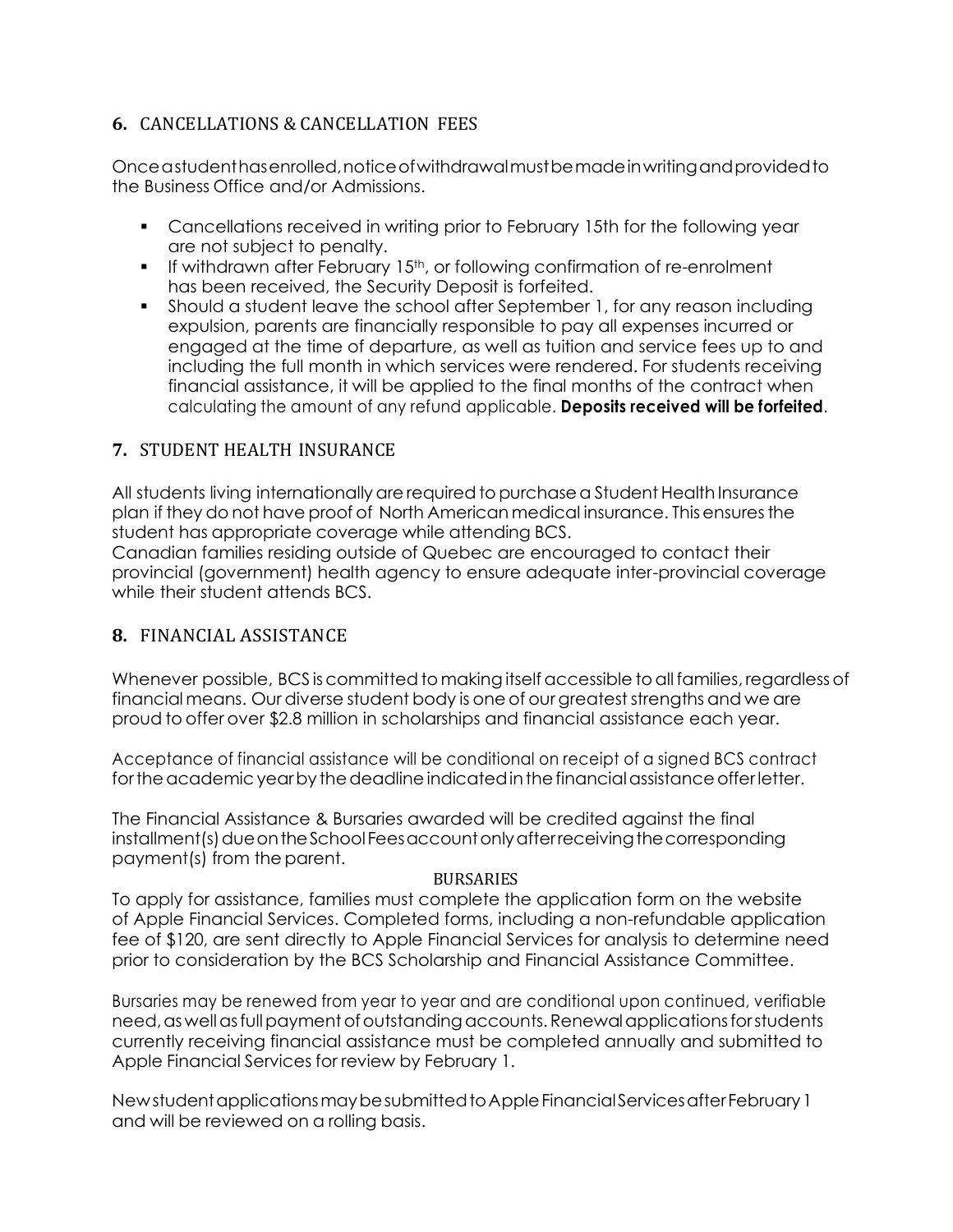#### FINANCIAL AWARD DECISIONS

The results from the Apple Financial Services analysis are reviewed by the BCS Scholarship and Financial Assistance Committee once the student has been accepted to BCS. Amounts awarded depend upon demonstrated need and the BCS Foundation available funds. Every effort is made to distribute bursary awards as broadly and equitably as possible. BCS is "need-aware" when reviewing applications.

The school holds information concerning need-based awards in the strictest confidence, and families are expected to do the same.

For further information on Scholarships and Financial Assistance at BCS please contact Greg McConnell, Director of Admissions or Gingi Sheppard, Associate Director of Admissions.

**Greg McConnell**  Director of Admissions 819.566.0238 x296 [gmcconnell@bishopscollegeschool.com](mailto:gmcconnell@bishopscollegeschool.com)

**Gingi Sheppard**

AssociateDirectorofAdmissions 819.566.0238 x214 [gsheppard@bishopscollegeschool.com](mailto:gsheppard@bishopscollegeschool.com)

#### **9.** PERSONAL PROPERTY INSURANCE

BCS cannot accept responsibility for loss or damage to <sup>a</sup> student's personal property. Parents should ensure that students' personal belongings, including computers, musical instruments and bicycles, for example, are insured while at school.

#### **10.** STUDENT BANKING/POCKET MONEY

Studentsneedaccesstocashforpersonalexpensesincurredoffcampusand/ortravel expenses for breaks orholidays.

Cash can be given to students in the following methods:

- Parentsmay provide postdated cheques (made out to the student) to be cashed no more than once a week at the BCS Student Bank located nearthe Student Centre.
- IfthechildhasanATMdebitcardorVISA/MasterCard,cashmaybewithdrawnonce a week at the BCS Student Bank.
- Parents may deposit funds with our internal BCS Student Bank for their child to withdraw pocket money on a weekly basis. A statement will be mailed to the parent detailingaccountactivityonaregularbasis.Whenfundsarelow,theaccountcanbe automatically refilled by credit card in \$500.00 amounts, if written authorization has been sent to the BusinessOffice.

The student may withdraw up to \$100.00 CAD per week, unless parents have authorized otherwise. Should a student request funds over \$100.00 CAD in a week, written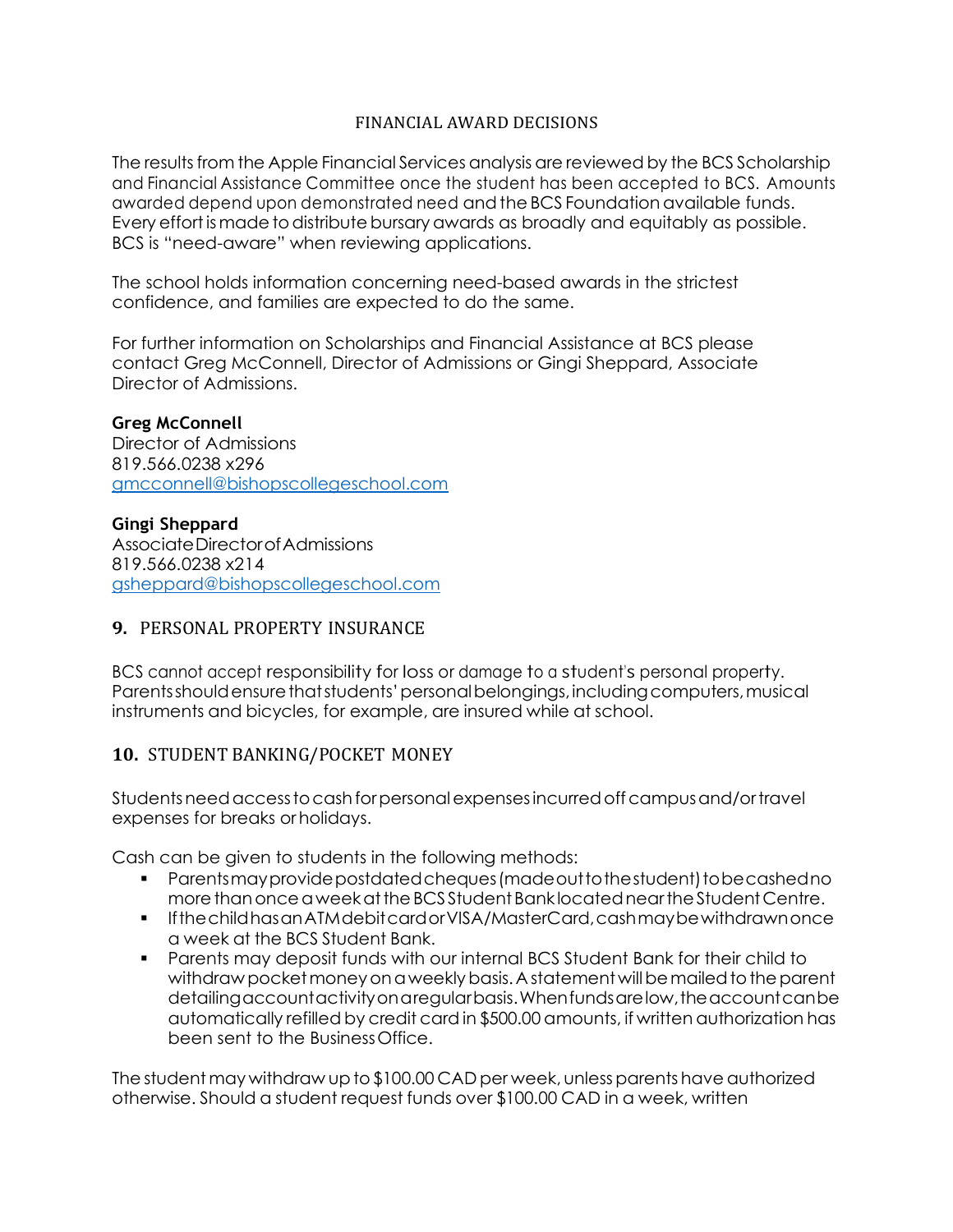authorizationfromtheirparentisrequired.Authorizationscanbee-mailedto [studentbanking@bishopscollegeschool.com](mailto:studentbanking@bishopscollegeschool.com) for these special requests.

#### **11.** INTERNATIONAL STUDENTS

Families are responsible for obtaining necessary visas and study permits and BCS recommends seeking professional advice on the process.

The Government of Canada requires all non-Canadian students to have a valid Study Permit in order to attend school. A letter of enrolment may be required to obtain or renew your student visa.

*\*Note that only a certified immigration consultant or Immigration lawyer may legally assist you in the study permit application process. BCS is not certified to provide assistance in this area.*

#### **12.** ADVANCING BCS THROUGH CHARITABLE GIVING

Although all tuition fees are directed to the day-to-day expenses of the school, they do not cover the full cost of operating the school. It is the generosity of the BCS community of parents, alumni and friends that enables the school to meet its full operating expense. Donations are a lifeline to new academic and co-curricular programs, exceptional offerings in everything from the arts to athletics, capital improvements on campus, student financial assistance, and much more. Therefore, it is hoped that all parents consider BCS a deserving recipient of their annual charitable giving. Donations, irrespective of the size, are greatly appreciated and can be made through gifts of cash, bequests, life insurance, capital assets, gifts-in-kind, and other methods. All gifts are eligible for charitable tax receipts issued by the BCS Foundation. For more information on supporting BCS, please contact Ryan Comeau.

#### **Ryan Comeau**

Office of Advancement 819.566.0238 x283 [rcomeau@bishopscollegeschool.com](mailto:rcomeau@bishopscollegeschool.com)

#### **13.** INCOME TAX INFORMATION/TAX RECEIPTS

Parents should seek professional advice on the tax implications of tax receipts issued. These receipts are subject to your local tax limitations, which vary regionally. Scholarship & Assistance Income: to comply with Canadian tax regulations, we must issue allstudents receiving any scholarship or financialsupport a tax receipt for inclusion in the income of the student.

- **Child Care receipts will not be issued. TAX AGENCIES ARE NOT LIKELY TO ACCEPT** CHILD CARE RECEIPTS FROM PRIVATE SCHOOLS.
- Tuition Fee receipts (Form T2202A) in the amount of approximately \$26,500 CAD are issued to Form VII (grade 12) students. In the province of Quebec our Form VII is taught at the post-secondary level and therefore the tuition fees are eligible for deduction by the student. If the student is currently in Form VII, a receipt will be issued for the period from September to December. A second receipt for January to June will be issued in February of the following year. For Federaltax purposes,any portion unusedby the studentmaybe transferred as a tax credit to parents under certain conditions.